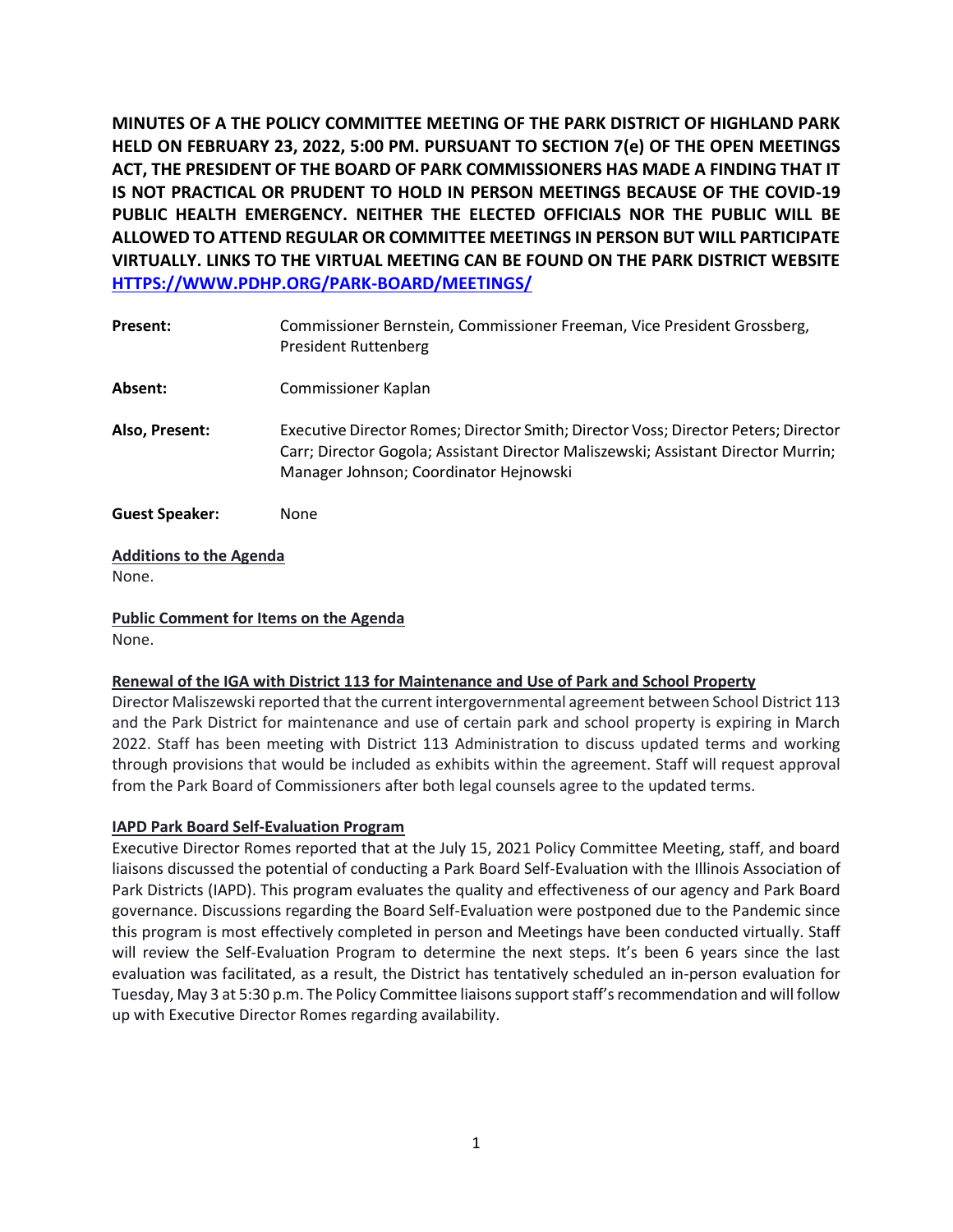### **COVID-19 Emergency Operations Planning Update**

### *A. PDHP Indoor Mask Mandate*

Executive Director Romes reported that Governor Pritzker announced plans to partially lift Illinois' indoor mask mandate by February 28, assuming state COVID-19 metrics continue to decline.

While the Park District of Highland Park strongly encourages everyone to make a conscious decision regarding their own health and safety, we are following these new guidelines as we have done throughout the pandemic by moving to a "mask optional" position in Park District facilities and programs for both participants and staff beginning on Monday, February 28. Additionally, the Park District is following the North Shore School District 112 mask-optional position for all our youth programming, including pre-school-aged programs beginning on Monday, February 28.

The Policy Committee requested that the Park District follow the City's stance regarding the indoor mask mandate due to home rule.

Councilwoman Lidawer reported that the City of Highland Park will most likely follow the Governor's recommendation, however, she appreciates that the Park District will support the City's stance.

# *B. PDHP Employee Vaccination and Testing Policy*

Executive Director Romes reported that the Park District's COVID-19 Vaccine Policy will remain in effect for all employees, which requires employees to be fully vaccinated as defined by the CDC, or complete weekly COVID-19 screenings, however, if the numbers continue to decline, staff would like to suspend the vaccination and testing policy. Staff will continue to monitor the numbers and will provide a recommendation in 30days.

The Policy Committee supports staff's recommendation to lift the vaccination and testing policy if the numbers continue to decline over the next 30 days.

# *C. Resume In-Person Public Meetings*

Executive Director Romes reported that the emergency order is still in effect, however, staff are recommending in-person public meetings resume in March with a hybrid option.

Commissioner Freeman is in favor of in-person public meetings, however, if people are uncomfortable, she would like to offer the virtual option for those individuals.

Commissioner Bernstein requested flexibility allowing remote participation for Committee Meetings since they are scheduled during work hours.

Executive Director Romes reported that virtual participation is only permissible under the Governor's emergency order or the guidelines outlined in the Open Meetings Act (illness, employment conflicts, or an emergency).

President Ruttenberg requested that staff follow up with legal counsel regarding exemptions for in-person attendance and share relevant guidelines from the Open Meetings Act.

#### **Other Business**

None.